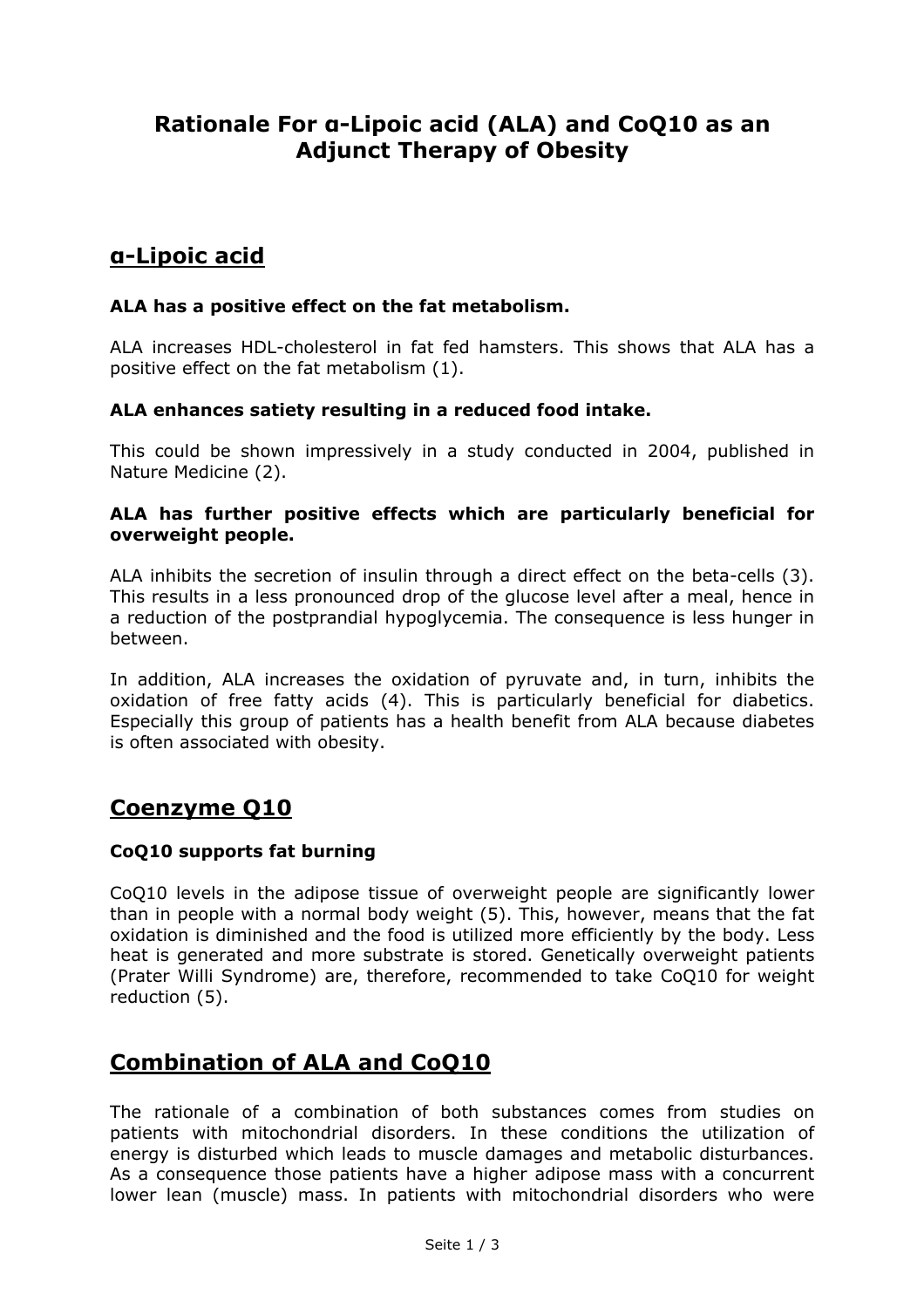given a combination of ALA and CoQ10, the proportion of body fat could significantly be reduced whilst the lean body mass was increased (6). Likewise it could be shown that the mitochondrial ATP-production could be enhanced by CoQ10 (7). This means that the observed reduction of adipose mass can be explained by an increased generation of energy from the oxidation of fatty acids. At the same time ALA, a very potent antioxidant, scavenges the detrimental Reactive Oxygen Species (ROS), which are formed during the oxidation of fatty acids (8). This reduces the chronic inflammations, caused by ROS and often found in obese people (9).

Combining an antioxidant, e.g. vitamin E, with CoQ10, enhances its positive effect on the ROS formation and the chronic inflammations significantly (10). This means, the authors conclude, that particularly vascular diseases, which often occur in obese patients, could be reduced by the combination of ALA and Co Q10. A study with patients suffering from metabolic syndrome and obesity, showed indeed that ALA could reduce inflammation markers (11).

### **Conclusion:**

A combination of ALA and CoQ10 has the following benefits:

- It supports the reduction of adipose mass
- It harmonizes the metabolic utilization of energy and glucose
- It reduces the detrimental Reactive Oxygen Species (ROS) and inflammation markers, and hence the risks of obesity related diseases

Prof. Dr. Hans K. Biesalski University of Hohenheim Department of Biological Chemistry and Nutrition

### **Literature:**

1. Wollin SD, Wang Y, Kubow S, Jones PJ (2004). Effects of a medium chain triglyceride oil mixture and alpha-lipoic acid diet on body composition, antioxidant status, and plasma lipid levels in the Golden Syrian hamster. J Nutr Biochem 15(7):402-410

2. Min-Seon Kim et. al (2004). Anti-obesity effects of α-Lipoic acid mediated by suppression of hypothalamic AMP-activated protein kinase. Nature Medicine, Vol 10, number 7: 727-732

3. Targonsky ED, Dai F, Koshkin V, Karaman GT, Gyulkhandanyan AV, Zhang Y, Chan CB,

Wheeler MB (2006). alpha-lipoic acid regulates AMP-activated protein kinase and inhibits insulin secretion from beta cells. Diabetologia 49(7):1587-1598